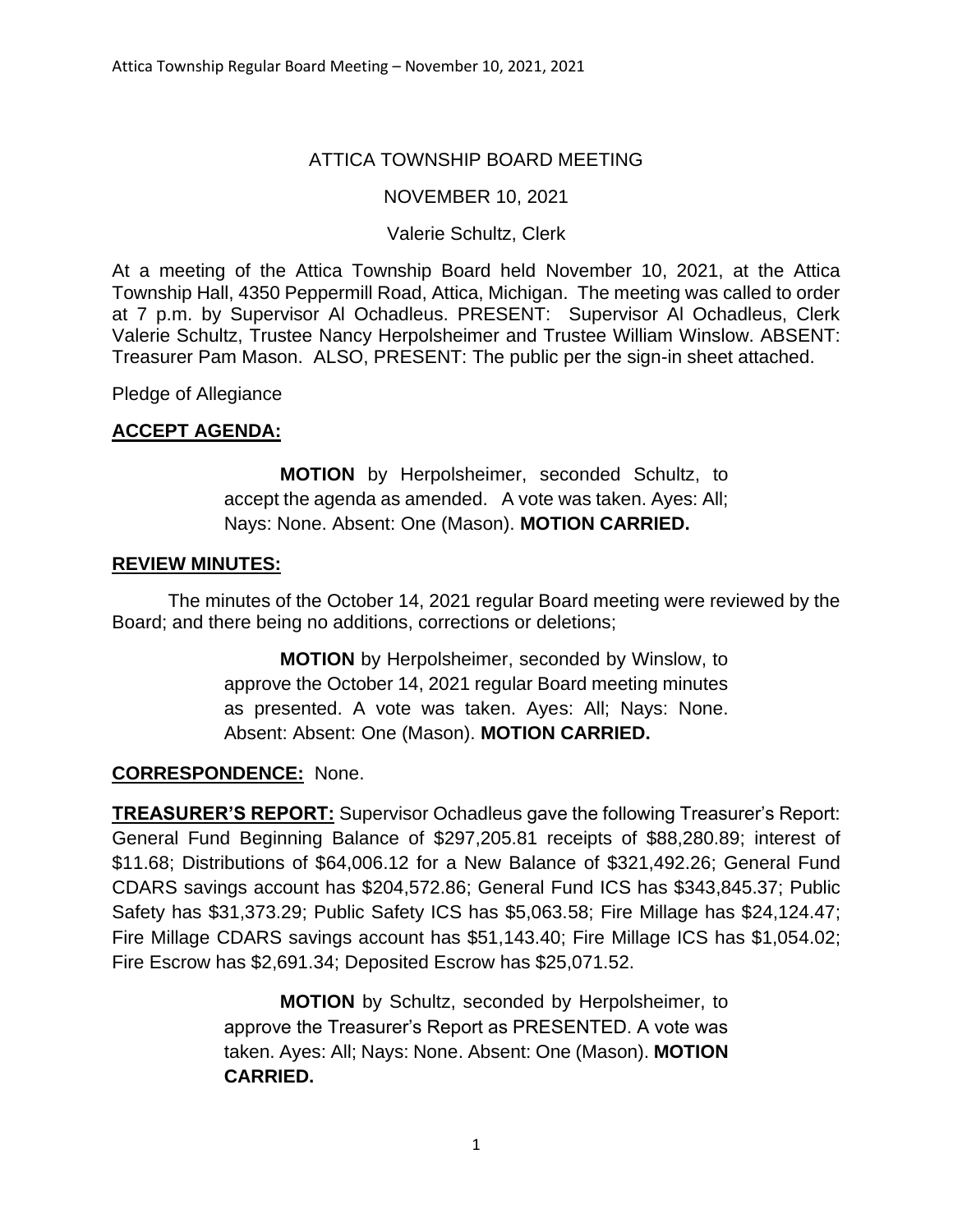## **POLICE REPORT:**

Supervisor Ochadleus gave the following police report: there were 133 calls received in the month of October, with 49 of the calls handled by the Township police.

#### **PUBLIC TIME:** None.

#### **OLD BUSINESS:**

## **1. Marijuana Moratorium:**

Supervisor Ochadleus informed the Board that the moratorium on medical marijuana has expired.

## **2. Speed Signs**

Supervisor Ochadleus informed the Board that the authorized purchase of speed signs, in the amount of \$5500.00, have finally arrived and will be monitored by the Lapeer County Road Commission. Officer VanDenBerg will let the Road Commission know where they are needed.

#### **NEW BUSINESS:**

# **1. Formation of American Rescue Plan Advisory Committee:**

Supervisor Ochadleus informed the Board that the Township has received the first check from American Rescue Plan Act. An advisory committee has been formed to determine the best way to serve Attica Township with the funds received.

## **2. Hall Rental Fees:**

There was discussion on raising the rental rates of the Attica Township Hall.

**MOTION** by Schultz, seconded by Winslow, to raise the rates of the Township Hall Rentals as follows:

Resident:

- Sunday-Thursday: \$100
- Friday & Saturday: \$300 Non-Resident:
- Sunday-Thursday: \$300
- Friday & Saturday: \$500 Funerals: \$100 Security Deposit: \$150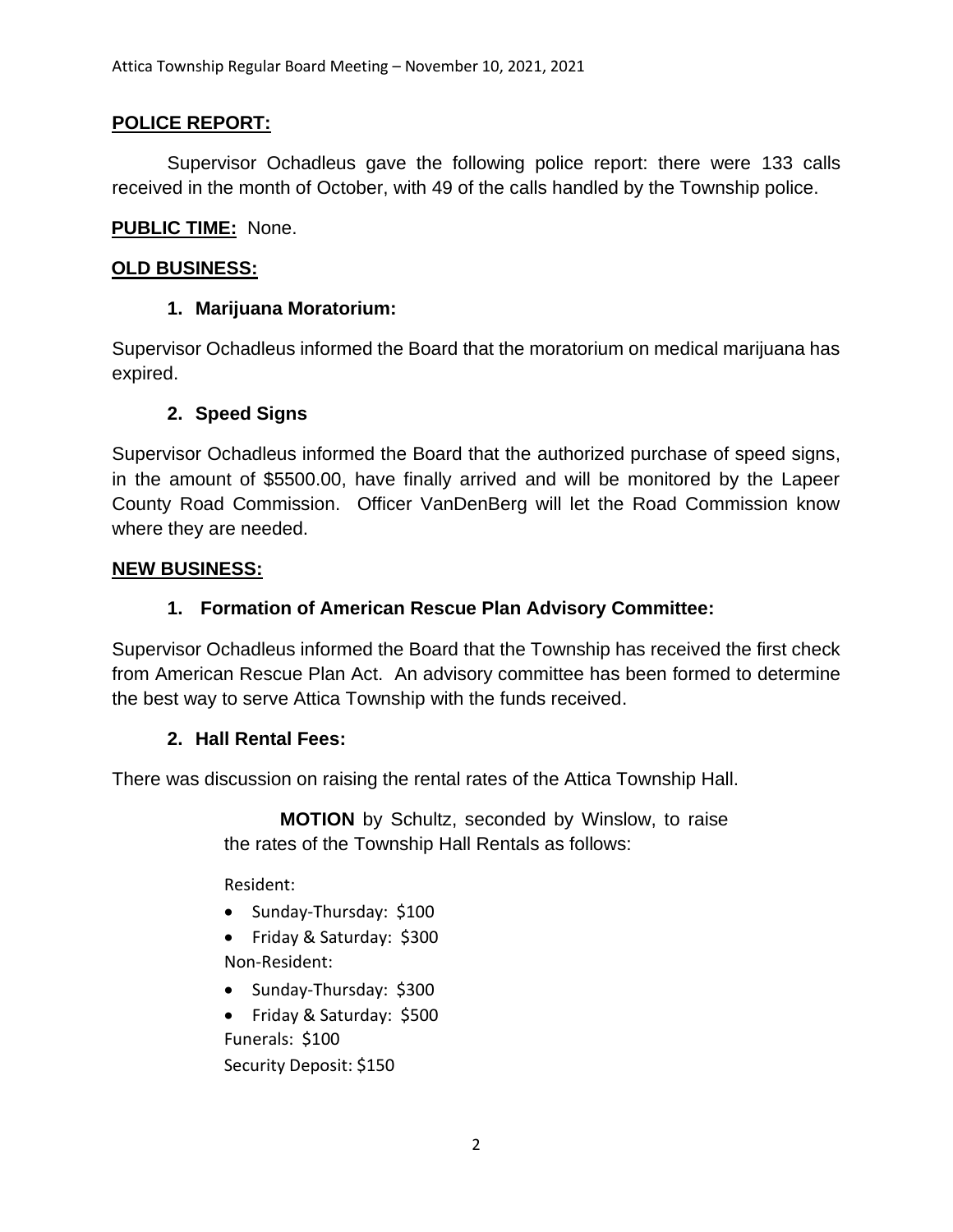A roll call vote was taken. Schultz: Aye; Winslow: Aye; Herpolsheimer: Aye; Ochadleus: Aye. Ayes: All; Nays: None. Absent: One (Mason). **MOTION CARRIED.**

## **3. Lake Pleasant SAD Assessment:**

**MOTION** by Winslow, seconded by Herpolsheimer, to assess each parcel in the Lake Pleasant Special Assessment District \$130.00 due to rate increases. A vote was taken. Ayes: All; Nays: None. Absent: One (Mason). **MOTION CARRIED.**

# **4. Contract with Jem Electric for Electrical Service Compliance Applications:**

Supervisor Ochadleus reported that the Township has entered into an agreement with Jem Electric to review Electrical Service Compliance applications before they are submitted to the various boards.

#### **COMMITTEE REPORTS:**

- 1. FIRE: None.
- 2. PARK: None.
- 3. PLANNING BOARD: Due to the upcoming holidays the Planning Commission will meet on November 18, 2021 and December 16, 2021.
- 4. ATTORNEY REPORT: None.
- 5. AMBULANCE: None.
- 7. COMMISSIONER'S REPORT: County advisory board reviewing how to spend the American Rescue Plan Act monies.
- 8. BOARD: On November 23, 2021 at 9:00 a.m., Jason from Brown and Brown, will review our life insurance policies.
- 9. PUBLIC TIME: None.

## **REVIEWING AND PAYING BILLS:**